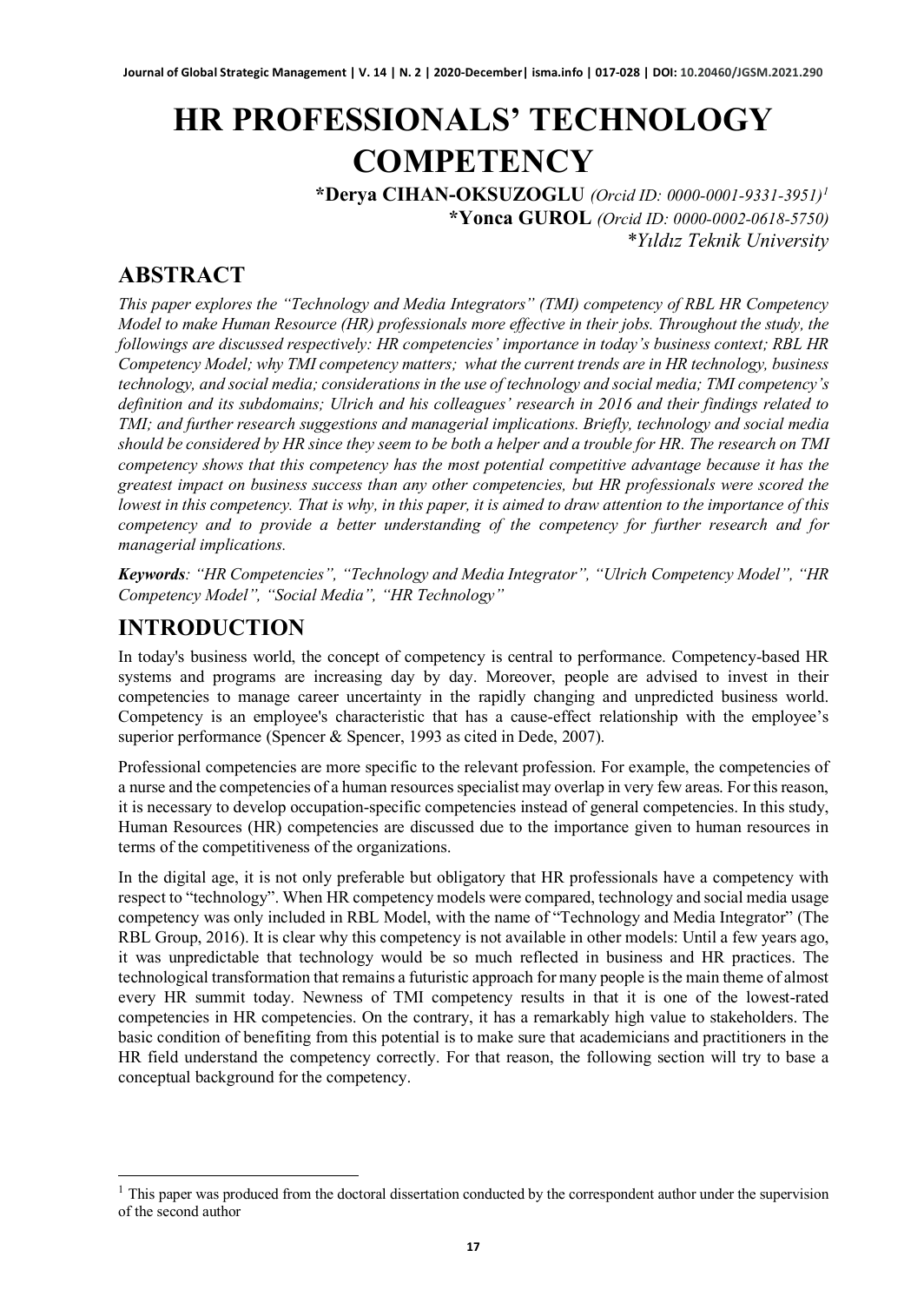### **LITERATURE REVIEW**

In order to gain a competitive advantage through HR professionals' TMI competency, it should be understood thoroughly. Therefore, in this study, the research problem is stated as "how can we better understand and utilize HR professionals' TMI competency?" To achieve this, the followings are discussed respectively: Why HR competencies are important, HR competency models and the RBL model, why technology matters for HR from different perspectives, and TMI competency as addressed in the RBL Model.

### **Why is Human Resources Competency Important?**

The Resource-Based Theory argues that the diversity of an organization's resources, including human resources, and the different combinations of these resources create competitiveness for the organization. In particular, the approach developed by Penrose, Wernerfelt, and Barney has suggested that human resources are the most important source of an organization in achieving a competitive advantage. Because, for sustainable competitive advantage resources must be valuable, rare, unique, inimitable, and supported by the organization, and only human resources within all the organization's resources meet these criteria (as cited in Armstrong, 2017). Therefore, in today's business world where there is high competition and change, employee performance is the main factor in achieving competitive advantage and needs to be continuously improved.

The HR function is important in terms of creating, developing, evaluating, and retaining the human resources of the organization in the most effective way. According to a study, HR activities increase the company's three-year financial results by 10% over its competitors (Ramlall, 2006). In another study, it was found that one-unit standard deviation in HR systems led to a change in the company's market share between 10% and 20% (Wright, Gardner, Moynihan, & Allen, 2005).

The HR function can be considered as an organization within itself under the name "HR department/unit". In the argument of the Resource-Based Approach, the performance of the HR organization depends on the performance of the HR employees, who make up the HR department's human resources. In this context, HR Professionals' performance should be high to improve organizational performance. HR competencies are necessary to hire HR professionals who may have high performance, to evaluate and manage their performance effectively and to keep their loyalty to the organization high. In a study, it was found that the competency of the HR professional has a 20% effect on the company results (Ulrich, Brockbank, Johnson, Sandholtz, & Younger, 2009). As Losey (1999) says, organizations expect greater creativity and productivity from their employees than ever before, and their strategy to realize these expectations, is to have HR competencies to facilitate the achievement of these results.

Each company may face different challenges and may require different competencies because of differences in industries, strategies, and resources. However, studies show that 70% of competencies remain the same, especially at the executive level. Therefore, although general competency models are not recommended to be used exactly, they can be adapted to the structure of the company with small changes (Dede, 2007; Özçelik et al., 2018). Because of all these data and logical inferences, it is meaningful to study the professional competencies of HR professionals.

## **HR Competency Models**

A competency model is a framework that integrates the entire HR system of the organization, vertically with the strategies of the company and horizontally with other HR functions and practices. HR studies integrated with a competency model have a positive impact on the human resources of the organization (Guest & Conway, 2011; Ramlall, 2006 as cited in Rothwell & Wellins, 2004). From this point of view, the HR competency model provides an integrated approach to the HR process (recruitment, performance, career, training management, etc.) that HR professionals go through and improves the quality of the HR function.

## **RBL Group HR Competency Model**

Although there are many HR Competency Models, "RBL Model" (as we will refer in this article) is distinguished from others by containing a competency related to technology usage. Therefore, RBL Model is taken as the main model of this paper. Since 1987, Dave Ulrich and his colleagues conducted seven rounds of research on HR professionals' competencies, adding up to 90.000 surveys, from HR and non-HR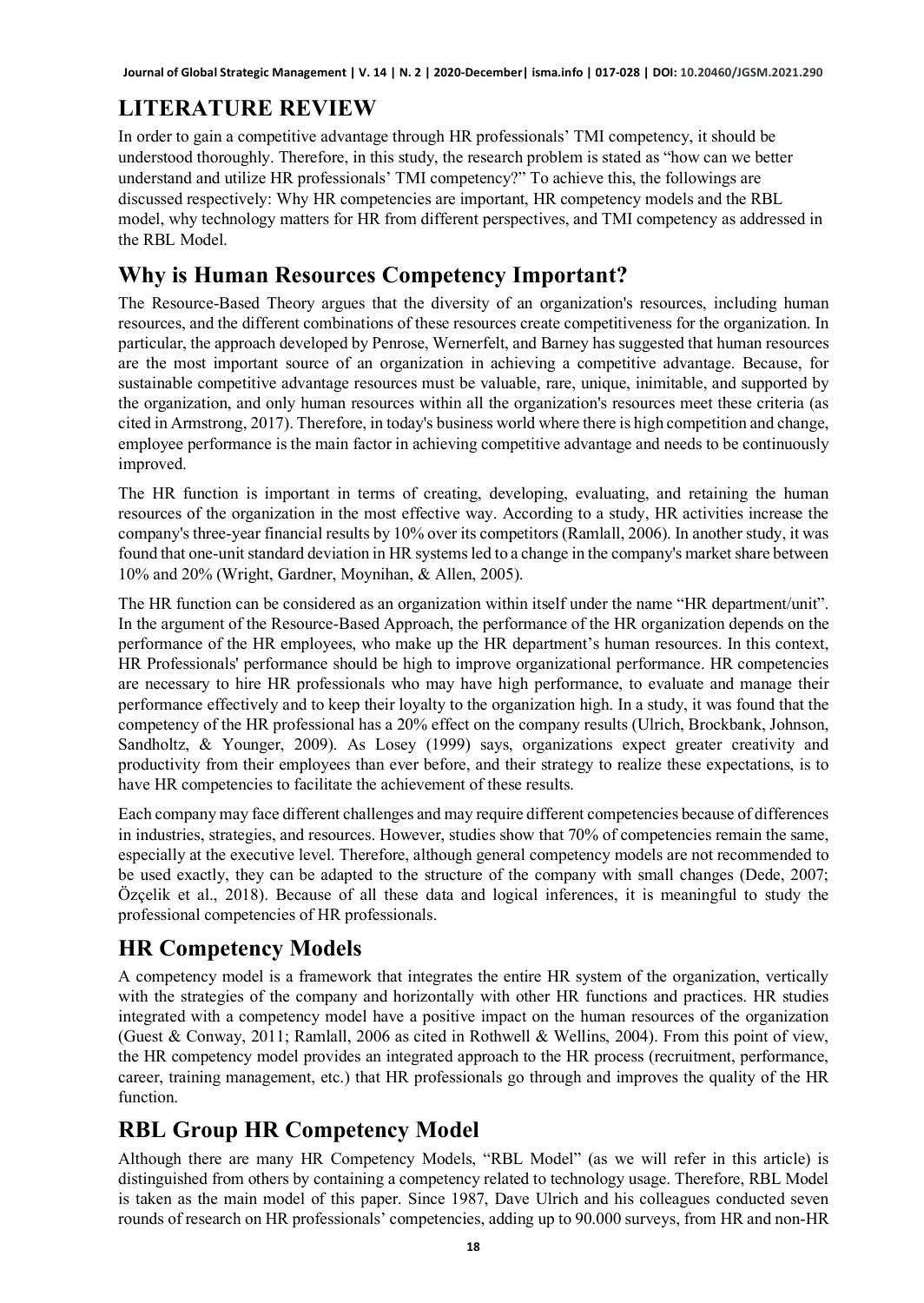participants, and from all over the world. Through these research projects, they tried to answer the following questions:

- What are the competencies of HR professionals?
- How well do HR professionals exhibit the identified competencies?
- What competencies influence perceptions of individual effectiveness and business results?
- What personal competencies have the greatest impact on business performance and value created for stakeholders (The RBL Group, 2016).
- As a result of the last round of research, the research team reached a new model of HR competencies as shown below:
- **Strategic positioner:** Able to position a business to win in its market. This competency consists of four phases: Mastering the business flow, deliver sources of competitive advantage, create with external stakeholders, anticipate external trends and act accordingly.
- **Credible activist**: Able to influence others and earns trust through results. This competency has two edges; genuine and proactive relationship with stakeholders and recognized as credible due to the past track of good performance.
- **Paradox navigator:** Able to manage tensions of businesses. For example, the business may need being both long and short term focused. It is important for responding to change with agility. Its impact on business performance and qualitative data received from HR professionals place this competency in the central.
- **Culture and change champion**: Able to manage change and design organizational culture.
- **Human capital curator:** Able to develop soft and technical talent and leaders and leverage human capital.
- **Total rewards steward**: Able to manage employee well-being through financial and non-financial rewards.
- **Analytics designer and interpreter**: Able to get the right data and analyse data to improve decision making.
- **Compliance manager**: Able to manage the HR processes according to regulatory guidelines.
- **Technology and media integrator (TMI):** Able to use technology and social media to increase the performance of the whole organization (The RBL Group, 2016; Ulrich, Kryscynski, Brockbank, & Ulrich, 2017; Storey, Ulrich, & Wright, 2019). TMI will be the focus of this study.

#### **Why do Technology and Social Media Matter for HR?**

To understand TMI competency, it is necessary to answer the questions of "Why do technology and social media matter for HR?" and "What should HR professionals consider while using technology and social media?" This and the following section of the study try to answer these from a conceptual background.

Today's business environment, as defined with the term VUCA (volatile, uncertain, complex, and ambiguous) shifts HR to agility, experimentation, both standardization and personalization, knowledge management, employee empowerment, and evidence-based management. To manage all these requirements, HR needs to leverage technology and all the modern tools at the best. ERP (Electronic Resource Planning) systems such as SAP, Oracle, and Workday offer systems, services and applications for effectiveness and efficiency. Also, there are hundreds of local software for the same purpose. On the other side, social media creates and exchanges a large amount of data among many people. From this perspective, technology is a very "nice to have" helper for HR.

From another perspective, technology can be called "trouble" because technology itself creates difficulty for HR. New technologies bring in new working styles and conditions, new demands of stakeholders, new competition areas, etc. Particularly, social media means an inevitable transparency of information on both HR and the company side and employee side. Then, there comes an issue of effective technology and media usage. All these directly affects the way of doing business in both HR and non-HR (total workforce). In both cases, HR changes dramatically.

To overcome this issue, HR needs to catch up with the current technologies, first, to be competitive enough. This issue can be addressed from three perspectives: HR Technology, Business Technology, and Social Media.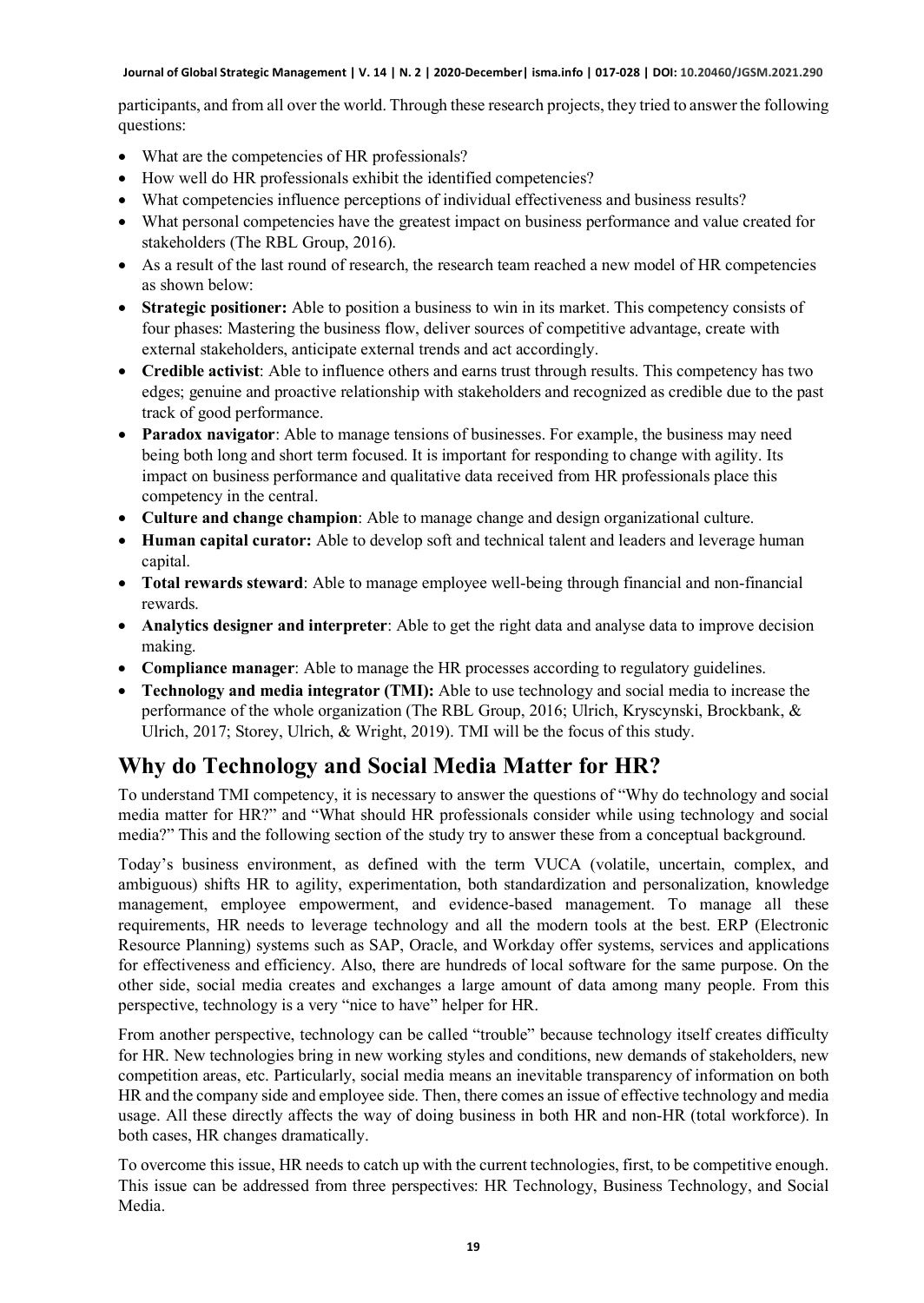### **HR Technology**

Technology is defined as "the practical application of knowledge especially in a particular area" (Merriam-Webster dictionary) for example manufacturing technology and HR technology. Therefore, all the latest thinking, processes, methods and techniques can be considered as technology. However, in today's information technology age, technology is meant as "information technology (IT)" usually. For HR technology, it is understood as new tools based on software such as automated payroll, time and attendance systems, application tracking/recruitment software, e-learning, learning management systems, employee self-service systems and HR data storage and analytics tools. They can be categorized roughly as e-HRM (electronic human resource management). The researchers define e-HRM as "a way of implementing HR strategies, policies and practices in organizations through a conscious and directed support of and/or with the full use of Web-technology-based channels" (Schramm, 2006, p. 3).

Schramm (2006) summarizes the benefits of e-HRM as follows:

*Provide faster services to their internal clients on a global scale, reduce the costs per transaction, provide centralized services and information that will make it easier to manage and leverage the total workforce, [and] spend more time focusing on making strategic contributions (p. 2).* 

Even though HR stakeholders' expectations are rising, there is still an emphasis on cost reduction. In 2019, HR is expected to increase revenue by 5,7%, meanwhile, to decrease HR operating budgets by 0.2% less than last year and decrease HR headcount by 0.4%. Therefore, leveraging technology to improve HR performance is getting more importance (DiRomualdo, Girimonte, & Osle, 2019).

The Hackett Group (2017) reveals that world-class HR organizations spend 25 percent less than typical HR organizations and operate with 30 percent fewer staff while achieving greater effectiveness. The researchers estimate that proper implementation of digital technologies can enable typical HR organizations to cut process costs by 21 percent, reaching process cost levels only slightly higher than world-class HR currently achieve. World-class HR organizations can use digital transformation to reduce their process costs by 22 percent.

Effective HR technology makes room for HR to develop their other competencies such as strategic positioner, change management, etc, therefore HR can create more value to stakeholders. HR technology can make HR processes standardized and can be managed by the line managers as well. So, an increasing number of non-HR parties of HR technologies are expected to change the profession in the upcoming years (Schramm, 2006).

The information-sharing tools increased transparency, scale, and scope of employee development, which helps HR to be a learning partner throughout the company. Digital tools help HR to measure performance and accordingly recognize and reward. That also brings out HR analytics and HR's strategic contribution (Ulrich et al., 2017).

Evidence-based management necessitates HR to analyse its data to make decisions about HR and the organization. However, to analyse HR data, HR must have accurate, complete, and on-time data. And it is possible only by using information technologies (Schramm, 2006).

Surveys made to employees can be conducted through digital tools such as Google Forms and SurveyMonkey. Communication with employees, notification to them, and methods of resolving complaints can be conducted in organizations on web-based platforms. Managers can communicate rules, regulations, and instructions in the organization online to employees. With this system, accurate and comprehensive information required for the effective management of long-term disability or sickness programs and the compensation to be paid to employees can be provided more easily by monitoring and analysing seniority status of employees, disciplinary penalties given to them, complaints from employees. Moreover, the analysis and announcements provide significant gains in terms of occupational health and safety (Doğan, 2011).

As a summary, HR professionals should consider technology for many critical goals (Doğan, 2011; Schramm, 2006; Ulrich et al., 2017).

- to increase the HR department's employee productivity
- to speed up HR processes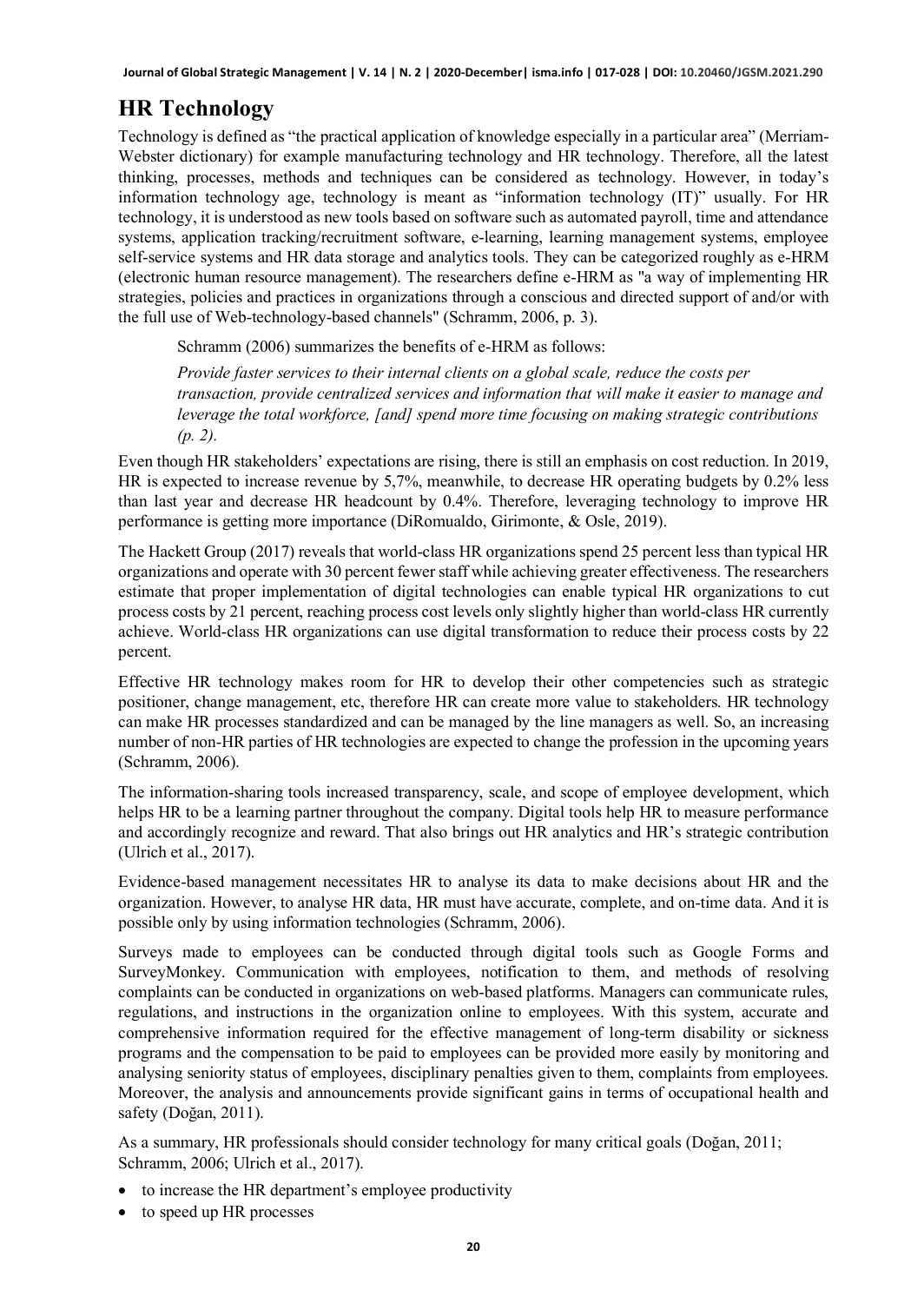- to decrease the burden of HR's administrative tasks and to facilitate operations in different locations (such as E-sign, E-learning, etc.)
- to standardize HR processes, thus, to increase quality and to include line managers to processes
- create a more transparent culture and increase fair treatment perception among employees
- to measure the return on investments in HR initiatives, increasing its strategic value and reputation
- to help data-based decision making in all business units and in top management
- present more flexible options to personalize HR applications
- to ensure compliance with the government's employment legislation
- to increase both the visibility and retention of an individual's knowledge by preserving it in knowledge management systems
- to reduce bureaucratic procedures and provide a working environment without paper
- to enhance employer image
- to improve working relationships
- to take occupational health and safety to a better level
- to integrate HRM processes to offer a better HR solution

#### **Business Technology**

The above technologies are the essential elements of HR technology from the time it started. But for an HR professional's technology competency, further understanding is necessary. HR is responsible for employee productivity and if there is a way to ensure efficiency, HR needs to be proactive in incorporating this new technology into the company. That means HR must have a technology mindset at all.

New tools also support new working styles such as working at home. For example, LiveOps is a platform where virtual and independent call agents work from their homes. That is a great solution for HR, having trouble finding the qualified call agent (Ulrich et al., 2017)

Technology is in many aspects of business; understanding the use of technology in all areas of the business and its relation to human resources helps HR professionals to understand workforce issues better. Furthermore, the implementation of technology provides new ways of collaborating, organizing, teamwork, and employee development. This leads to a more effective organizational and human capital (Schramm, 2006).

According to Hackett Group's 2019 Research, "Support enterprise digital transformation strategy, objectives and initiatives" is the most common HR improvement initiatives planned or ongoing in 2019, with 45% of survey participants. Because, although many HR supported corporate digital transformation, a gap in capabilities remains. That requires HR to know about not only in HR technologies but also in business technologies. HR should encourage these technologies with its change management, leadership development, and cultural works (DiRomualdo et al., 2019).

#### **Social Media**

From the HR's perspective, the last aspect is social media. Social media is "the forms of electronic communication (such as websites for social networking and microblogging) through which users create online communities to share information, ideas, personal messages, and other content (such as videos)" (Merriam-Webster dictionary).

Social media has started with social networks. It was a virtual way of communication. But as its usage increased and involved content creation, it evolved into social media. Now it is used for the 5 Cs (Nagendra, 2014):

- Content: Information and knowledge sharing in open platforms such as YouTube, personal blogs
- Conversation: General or company-specific tools for discussions in a friendly manner
- Collaboration: Online networking gives a sense of togetherness and bonding the people with the same problems or ideas
- Community: People establishes a form of traditional communities of practice through social media
- Collective Intelligence: Organizations manage talent through effective use of social media.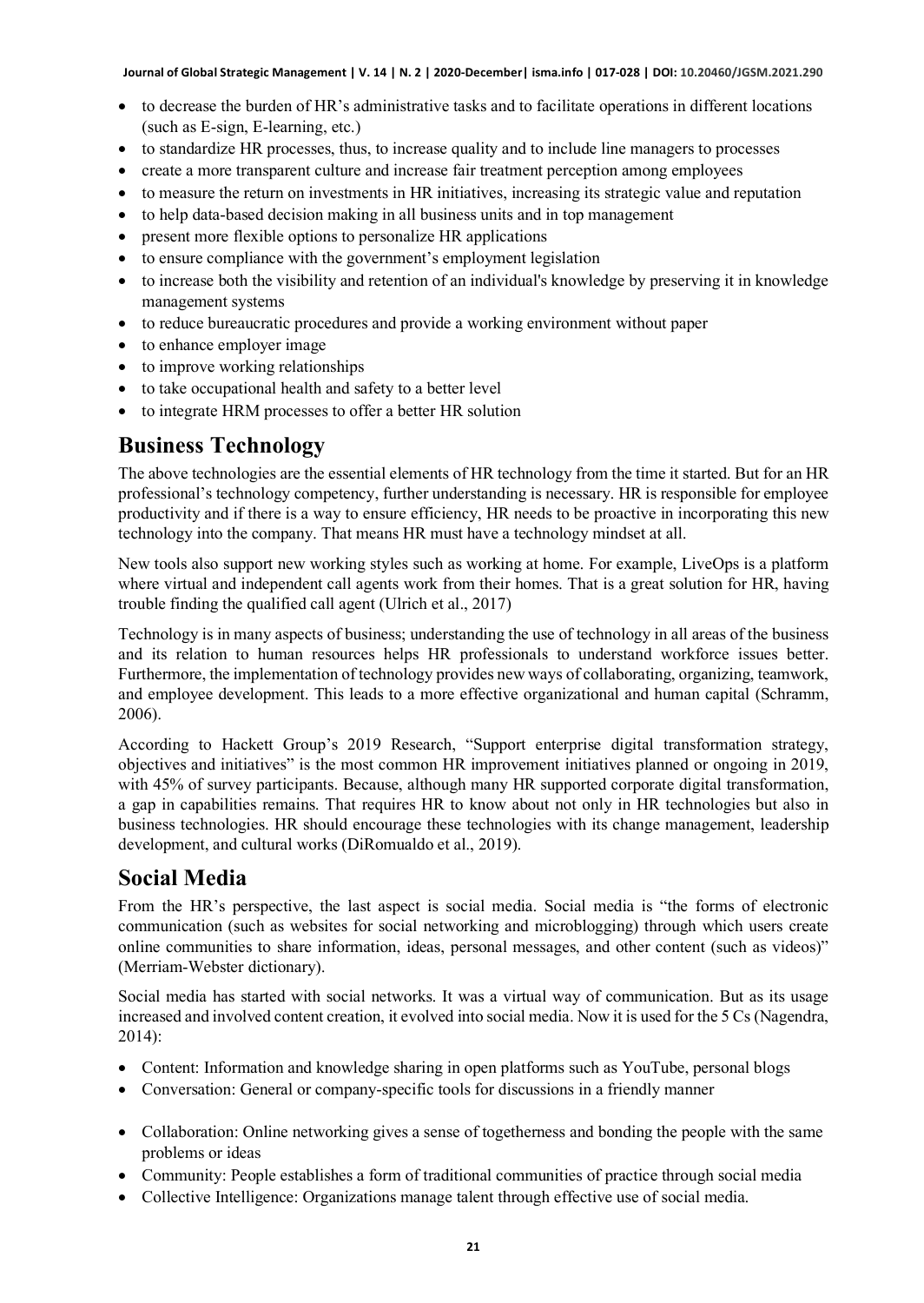It is not necessary to distinguish HR technologies and social media. They go hand in hand because of e-HR. e-HRM has evolved into e-HR to include the concept of virtual human resources by including interactive media, network systems, and telecommunication networks. It can be said that while e-HRM is for HR professionals, e-HR is for HR stakeholders. The only difference lies in that HR technologies are company-based, HR specific and paid technologies. But social media, as it gets its power from, free and have a broad usage society-wide.

Examples of social media are

- Social networks: Sites that people with similar interests connect each other such as Facebook, Instagram, Twitter, LinkedIn.
- Social sharing sites: Sites that allow sharing such as video and photos such as YouTube, Wikipedia, Vimeo, and Flickr are examples.
- Social news sites: Sites to share news, vote, and comment such as Digg, Medium, Technoral and Reddit.
- Social link-sharing sites: sites to share site links people wish to archive such as Delicious, Diggo, and Blinklist.
- Social commentary sites: Sites that allow users to share their comments about products, services or companies such as Epinions, Viewpoints, and Yelp.
- Besides, the data of people working in these fields can be accessed through web storage services such as GitHub, Bitbucket, where technical information and program codes are shared.

Doğan (2011) summarizes the advantages of using social media in recruitment as follows:

- Reduces operating costs by reducing management costs.
- Increases productivity of HR employees.
- Improves employer image.
- Shortens lead time, reduces the application process in terms of candidates.
- Reaches more candidates, providing a wider pool of candidates in terms of quality and quantity.

Online games now appear in social virtual worlds, in which there are no rules and regulations and therefore allowing an unlimited range of self-presentation strategies of users (or "residents"). That mirrors the real behaviours of the residents in daily life more closely. Perhaps, the most important example of this social virtual world is the Second Life application, founded and managed by Linden Research company. Besides speaking to other avatars, taking a walk, enjoying the virtual sunshine, etc., Second Life also allows users to create content. For example, they can design virtual clothing or furniture items and sell them to other residents in exchange for Linden Dollars, a virtual currency. In that way, they can earn money for their reallife even. Through this application, companies promote their products and services, give their recruitment ads, strengthen employer brands. For example, French retail company Auchan, introduced its recruitment events in 30 cities in the advertising spaces of Second Life game. Another example is TMP WorldWide Advertising Communications. TMP organizes recruitment events for its customers using the Second Life game. T-Mobile, eBay, and Verizon see these events as an important way to find creative and technologybound candidates. Other companies, such as L'Oréal or Bain Company, see the involvement in these events as an opportunity to create a positive and attractive image in the eyes of potential candidates (Kaplan & Haenlein, 2010; Kaplan & Haenlein, 2009 as cited in Vardarlıer, 2014).

For companies to have better talent management, value congruence between the employee and the organization is especially important. Organizations try to attract the right candidates with shared values. Company websites and social platforms are useful for giving information about organizational culture. Candidates search for employment information via the company website mostly. Candidates may prevent applying an organization in which their values do not fit in. Also, organizations try to reinforce their strong values and culture through internal and external communication, which social platforms make easier (McShane & Von Glinow, 2019; Nagendra, 2014).

Social platforms, as a collaboration tool, facilitated employee involvement in decision making. HR can get employees' ideas or knowledge through the company's social platform easily (Ulrich et al., 2017). According to research, social media is used extensively as an internal networking tool. Employees communicate, share knowledge, propose a new project, demonstrate their talents, have fun, and relax via these social platforms (Nagendra, 2014).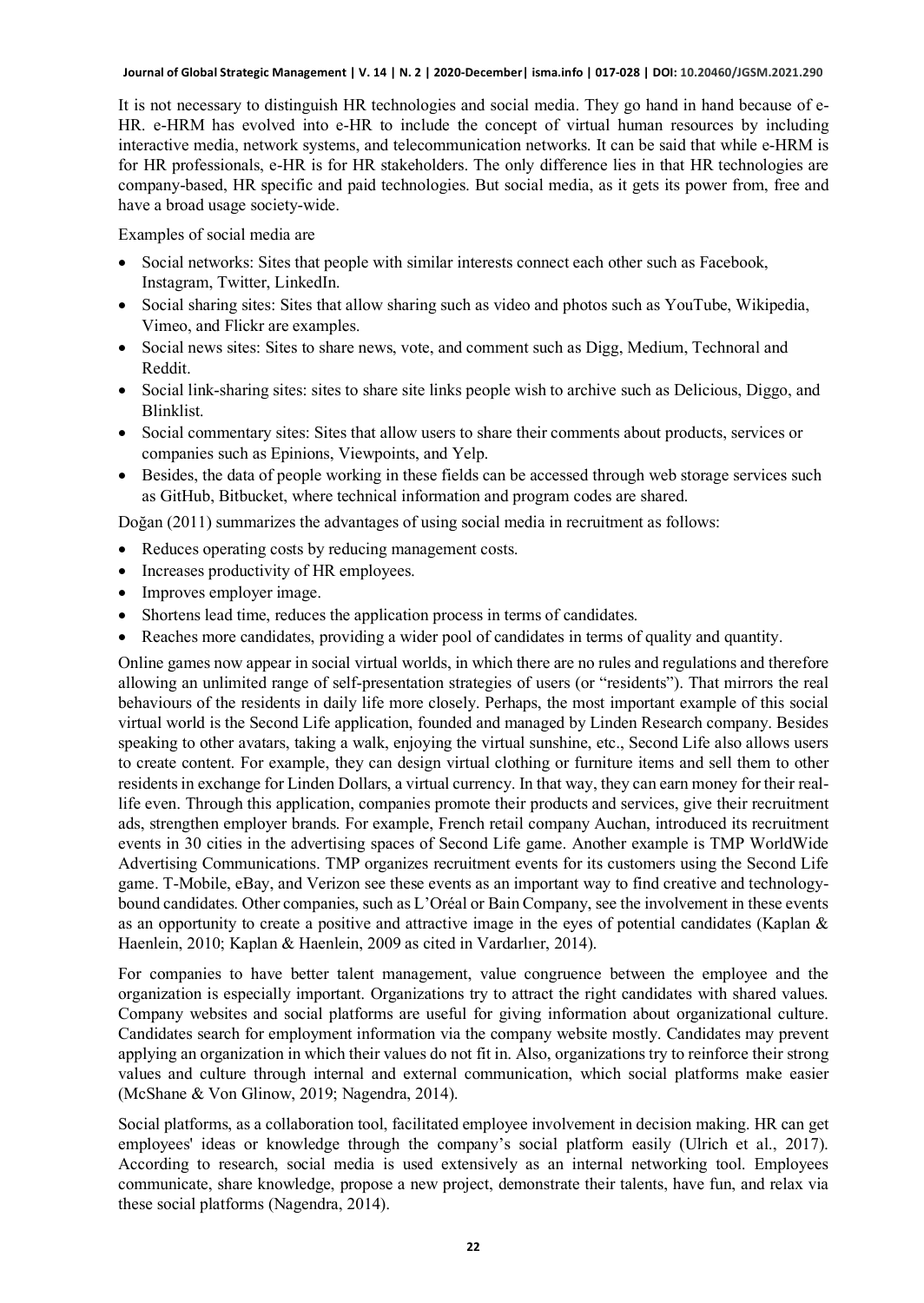Nowadays, in personalization age, HR tries to create meaningful employee experiences. Technology supports HR's flexibility in its solutions by collecting personal needs and choices. Creating personal experiences means personal identity, uniqueness in the workplace. Also, there is a belonging issue at work. Via technology, especially with social media, HR can make people become a, even virtual, group, share ideas, stories, events, information, and recognition. That has a magnifier effect also. One experience magnifies many people and deepens via technology (Ulrich et al., 2017).

Social media is good for a company's branding too if managed right. Because everyone wants to be in a company where he or she will be proud of working in, companies' real customers are even changing HR's candidate pool. Other than the companies' official website, candidates check potential employers' social media and some other social platforms before applying for a job. For example, candidates share their knowledge, perception, or insight about the companies in Glassdoor. HR professionals can use Glassdoor comments as invaluable feedback to improve HR policies and processes. LinkedIn, Google+ groups give immediate feedback also. HR needs to be more controlled, more transparent, scan all related sites, and respond to all stakeholders (Ulrich et al., 2017).

Furthermore, discussion groups and forums can enable an employee to show his/her ability to many people, being recognized by HR, managers, and peers. Therefore, HR can manage talent better within the company. That is an opportunity for HR to increase collaboration within a diversified talent pool.

Last but not the least, HR can gain a better understanding of the real customers of the company. Ulrich, Younger, Brockbank, and Ulrich (2012) state that HR should start from external customers of the company to understand the business context, then shape HR organization, HR processes and HR professionals. For HR, it is still not common to communicate with external customers. Therefore, using social media effectively can provide valuable information about customers, enabling HR to operate "outside in".

#### **Considerations in the Use of Technology and Social Media**

It can be easily understood that HR technology can cut down the time and money costs of HR. But as an annotation, HR technology must not be taken as a legitimacy issue or leftover to the technology supplier. The cost of installation of the necessary infrastructure system is generally high. In IT projects, if not planned accurately, unexpected costs arise (ex: an extra software, IT employee). The most common case in the HR IT system is not user-friendly systems. If it is not user-friendly, it is not used effectively and turns out to be a total loss. All HR technology effort must point out to the real HR problems with real technology solutions. Otherwise, technology implementation can cost too much, more than its benefits to the company.

Other than cost, technology and social media have some disadvantages which should be considered:

- In recruitment, the number of applications with no use increases due to the ease of the application process of the candidates, causing overtime spent by human resources. To solve this problem, Pegasus charged applicants with a small fee, for example.
- Sustainability is critical in technologies as well. Once stakeholders get used to a new tool, they want to utilize it always and seamlessly. If the company may not support its IT infrastructure or operations, it would be better not to start it. Technical problems, low speed of internet, etc. can be timeconsuming.
- Due to the various characteristics of the applicant candidates, the fact that they are gathered around a particular feature (such as the majority being male or female, a particular region, or a group) may result in unequal opportunities. In the Amazon case, artificial intelligence recruited mostly males, depending upon past data.
- Training must not depend on e-learning, it should be blended with traditional methods. Because for many people traditional training provides a sense of belongingness to the organization and a better learning opportunity for many reasons.
- Performance feedback electronic tools can increase psychological distances between managers and subordinates.
- Employees may perceive the use of electronic performance management systems and social media profile controls as an act against their privacy and may try to sabotage them.
- Electronic evaluations may result in a mess of data and managers may feel pressured if they cannot use this data efficiently.
- Electronic performance evaluation, due to lack of personal observations, can focus only on some of the criteria and miss very valuable information about employees.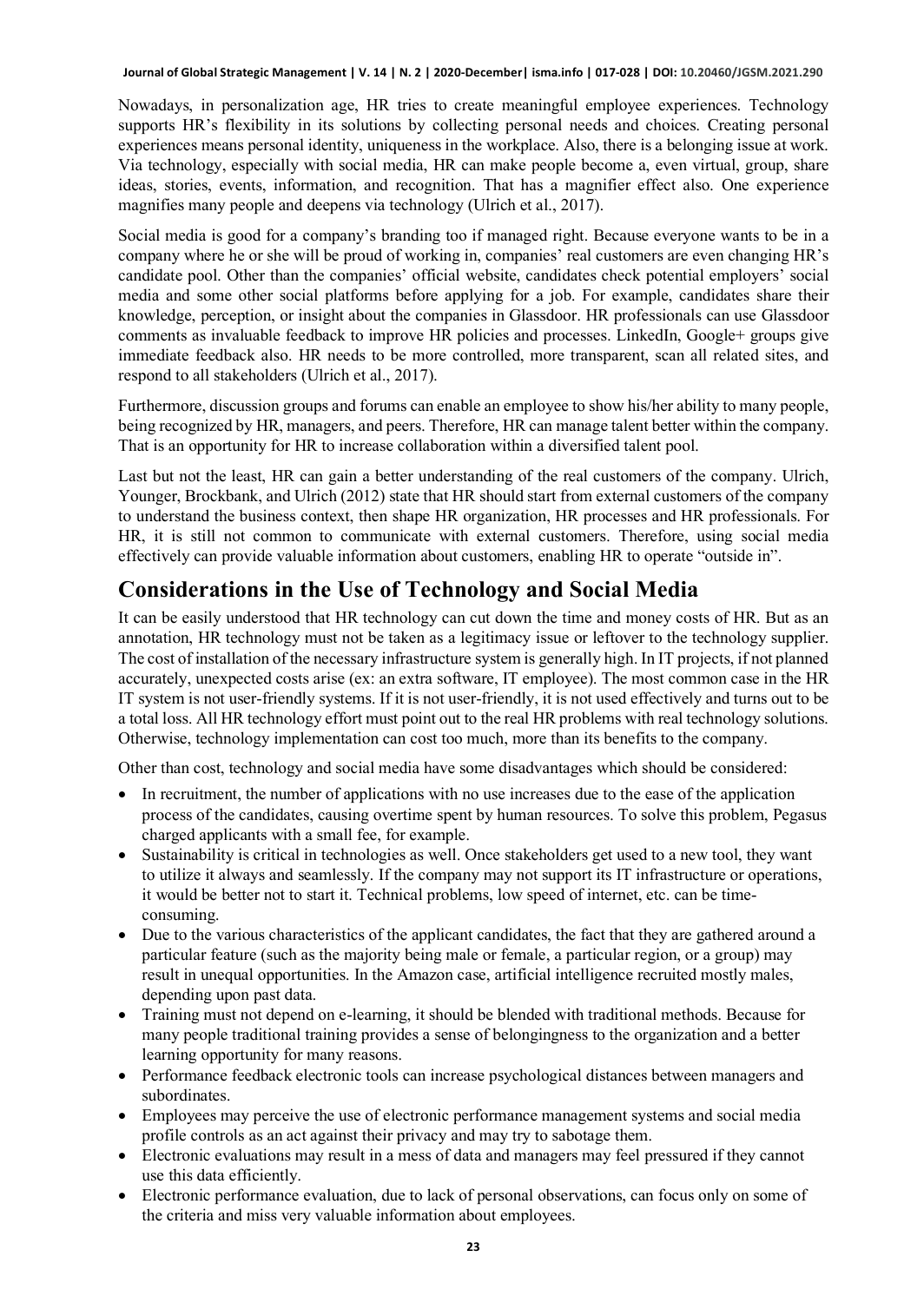- The validity and reliability of the internet-based career assessment tools may be low because the candidate may be deceitful.
- In electronic job-based evaluations, it is difficult to follow the relationships between the analyses and evaluation. This may cause the employees to feel that job evaluations are not open and transparent.
- No matter how widespread the use of the Internet is, some stakeholders of HR may not have internet access enough or there may be a lack of interest. Therefore, HR can lose some opportunities for communication in HR processes such as recruitment, training, employee relations.
- To increase technology usage, the company can offer devices and internet packages to the employees. In that case, HR should consider equity issues in employee benefits. Also, HR needs to be proactive in establishing and communicating policies regarding devices and internet.
- If there are not robust principles and procedures in the organization about social media usage, social media may cause loss of productivity stealing from the employee's shift; loss of reputation due to comments on social media and security risks that may arise due to deficits created by social networking sites.
- Technology and social media make employees accessible every time. This may cause high pressure on employees.
- If not managed properly, the organization may face legal sanctions based on the Personal Data Protection Law. HR professionals will need to stay up to date on the technologies being developed to protect employee details from theft (Doğan, 2011; Schramm, 2006; (Vardarlıer, 2014).

After handling social media with advantages and disadvantages it should be accepted that social media hinders more opportunities and possible advantages than the risks. For a high-performing HR professional, TMI cannot be ignored. The solution lies in managing the risks, leveraging technology and social media at its very best, keeping in mind the human touch of HR, and blending them with traditional HR methods to create more value to the stakeholders.

#### **The Technology and Media Integrator Competency**

Since 2002, the RBL Group includes technology competency, with the names of HR Technology, Operational Executor, Technology Proponent, and in the last model Technology and Media Integrator (The RBL Group, 2016).

In the previous sections, technology and media were discussed. TMI competency includes also the "integration". The implication of the word "integration" is to utilize both technology and social media. It may be expanded to blend the traditional and modern media tools in HR processes as well.

### **RESEARCH QUESTIONS**

TMI is a new competency, it may be misunderstood by HR professionals. Therefore, we tried to explain the TMI competency in detail by providing additional and comprehensive information on the topic. Hence, in this paper, a descriptive research has been done, attempting to answer the following research questions with the literature review on the topic:

- What does TMI mean for HR Professionals? How does it matter for them?
- What are the components of TMI? Is there any difference from the RBL Model?
- What may be the further research areas related to TMI competency?
- What are the managerial implications of the RBL 2016 study for HR professionals?

### **PURPOSE OF THE STUDY**

Technology is one of the top issues in the HR and business world nowadays. But the research papers show that HR professionals' level of competency in this area is behind the other competencies. Hence, if the organizations and people in HR function would like to catch up with the new world, TMI competency must be studied conceptually. The purpose of this study is to help this conceptualization, create awareness about the topic, and lead for future research and managerial implications.

### **RESEARCH METHODS**

As Snyder (2019) states, for newly emerging topics, the literature review requires a more creative collection of data. It is not expected to cover all articles ever published on the topic. It is better to combine perspectives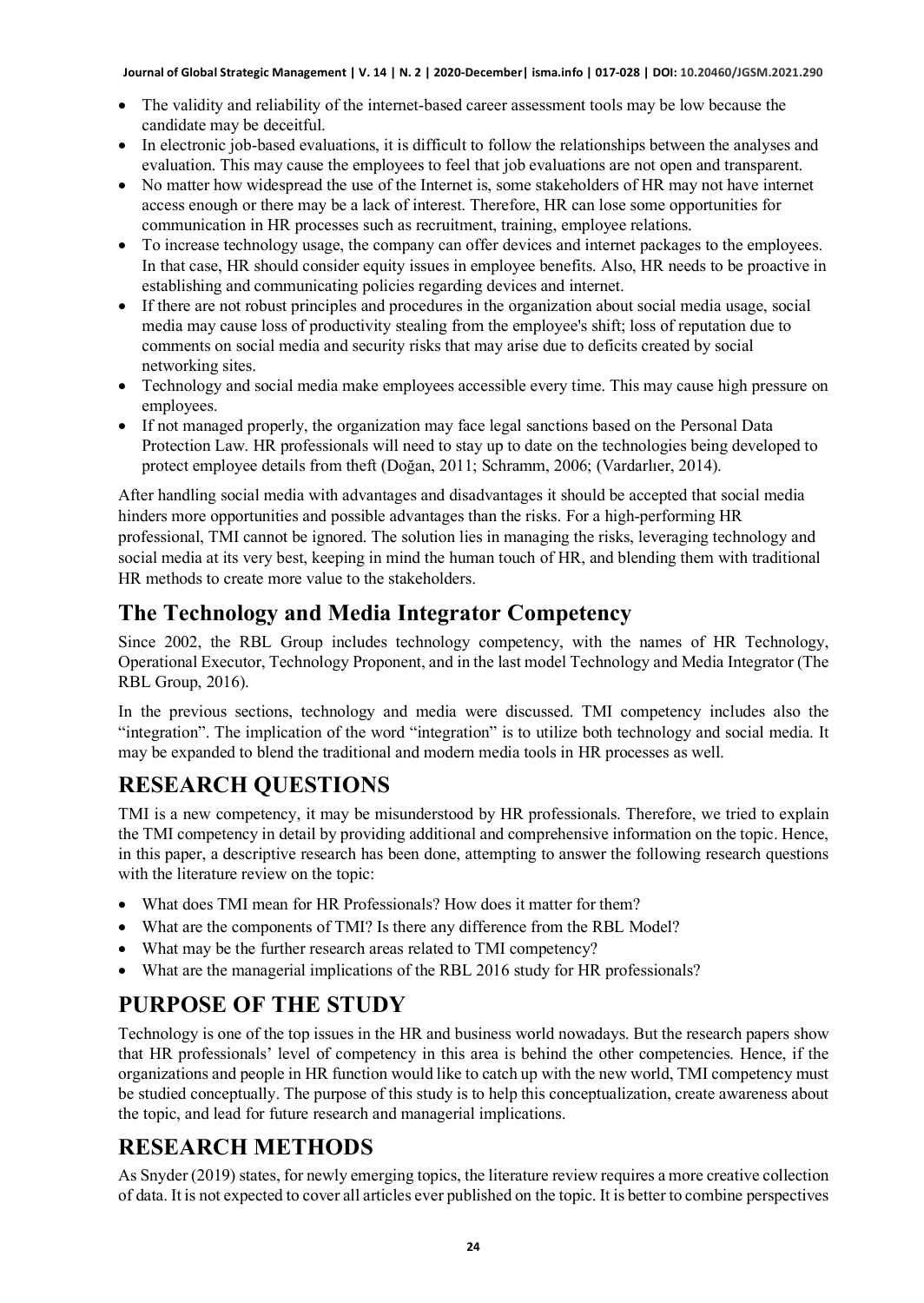and insights from different fields. In this paper, a new theoretical framework was not aimed but new insights have been tried to develop for more contribution to the field.

The literature review has been conducted on concepts, from wide to narrow. First, all HR competency models have been reviewed from numerous books, latest articles, conference papers, and websites, with the search words such as "HR competency", "human resource competency", and "HR professional". Going through the competency models, "technology", "media", and "social media" etc. have been scanned as a word and as a concept. The search is resulted in only the RBL Model. Therefore, the RBL Model has been used as a framework for this study.

In order to achieve the objectives of this paper, the possible components of TMI competency based on the RBL Model, have been investigated through another literature review on "HR technology", "business technology", and "social media". This work has broadened the understanding of the authors, which caused them to offer three subdomains instead of two (as is in the RBL Model) for the competency.

While researching the potential components, the authors realized that it is a must for HR professionals to know disadvantages of technology and social media as well. Because current studies were focused on to what extent these tools are utilized, there may be a warning flag need. As the authors, we tried to remind the need for balance and policies in leveraging technologies and social media.

As being the main framework for the related competency, Ulrich et al. (2017)'s latest findings are taken to the paper and discussed to give a better understanding of the competency. As Torraco (2005) states that a review article should give an idea of potential areas where new knowledge may be needed, we have shared our comments on further research and managerial implications to contribute to the academicians and practitioners in the HR field.

#### **FINDINGS**

As the first finding, it must be noted that although the beginning of 2000s are the most fruitful years for HR competencies in terms of academic publications, academicians' interest on the topic has decreased, as shown in Google Ngram search with the keyword "human resource competencies".

A specific competency related to technology and social media exists only in the RBL Model. This competency is named in 2016 study of the RBL Group. But within three years, only 19 results appear when "technology and media integration" is searched through Google Scholar. Moreover, when the publication is gone through, it is seen that many of them only mentioned the competency and gave its definition. This finding shows that TMI competency still needs great attention. HR professionals' agenda is full of digital issues, but academic research on HR competencies do not match with this agenda enough.

TMI competency in the RBL Model has two subdomains: Leverages social media and integrates technology. Even though Ulrich et al. (2017) imply that HR should be a facilitator in business technology and technological transformation of the work, "business technology" could not find a place in subdomains. However, as seen in the literature review, it is an obligation for HR to be aware of the business technology, to ensure that the organization leverages business technology at its best and to evolve HR politics and processes according to the new working style's requirements.

## **CONCLUSION**

This paper investigated the TMI competency in the RBL Model. It addressed the competency in detail in order to provide a more conceptual understanding of the competency and encourage further thinking on future research and managerial implications.

### **Further Research**

In the RBL findings, it has been proven that TMI competency has a potential competitive advantage Hence, TMI competency deserves both academic and professional attention more. Therefore, for further research, we may suggest HR professionals' technology and social media usage more both in conceptual and empirical works.

Further research can detail TMI competency into how and which factor of business performance is affected by which subdomain of TMI competency. For example, do HR professionals with high social media skills increase the company's performance in attracting essential employees? Or is it just related to employee relations of the organization? Do HR technologies matter for employees? Does the level of HR technology usage make sense in profitability? etc.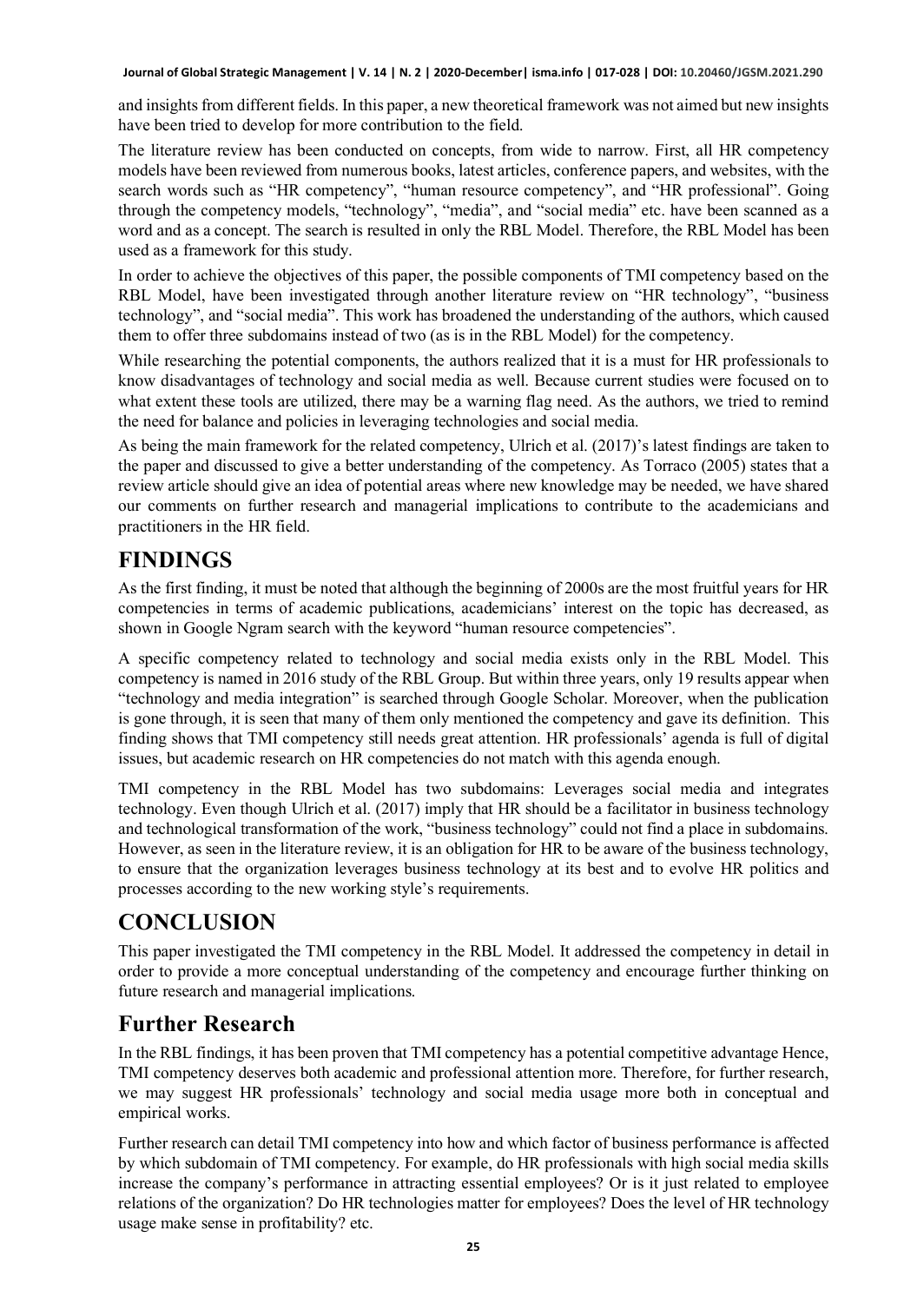For future studies, especially to improve TMI competency, it is important to know individual or organizational differences affecting the TMI competency level. For example, are there any differences between HR roles in terms of TMI competency level? Are there any differences related to formal education or does it depend on only the personal interest of the HR professional? etc. Accordingly, programs for TMI competency improvement can be developed.

What we found missing in the RBL Model was a specific subdomain for "business technology". Although it is implied in the RBL model, we may suggest a further research and accordingly a revision if needed. To increase the importance given, a new subdomain for the model may appear: "Facilitates digital (or technological) transformation of the organization".

### **Managerial Implications**

It can be easily said that TMI competency's potential competitive advantage has not been realized so far. In order to utilize this potential competitive advantage, organizations, especially HR managers should be aware of opportunities of technology and social media. They need to create an HR talent pool with a technology mindset first of all and equip them with technical skills. Moreover, HR is responsible for developing individual and organizational capabilities. There needs an urgent action to improve work-related technology knowledge of HR professionals as well.

Beyond using technologies and social media, HR must be very proactive in foreseeing the side effects of them. HR has an essential role in defining the boundaries and procedures to protect the company. Only this way, HR can create the promised competitive advantage out of this competency. We may suggest that HR professionals keep in mind "establishing strategies, policies, and procedures in order to leverage technology and social media" as a behavioural indicator of this competency.

Based on the interesting finding of the RBL's 2016 study, organizational capability, concerning technology and social media, is more valuable than individuals' competencies. It implies that HR executives should improve TMI competencies of each HR employees and focus on its reflection in HR's organizational capability.

In conclusion, understanding and effectively using technology and media integrator competency is an integral part of the success of all HR professionals. This competency's importance will increase due to new technological developments and its effect on work life. Even though there are many reasons for technology and social media usage, to reduce costs and administrative burden of HR professionals is the main reason. This approach reshapes the HR profession, therefore the need for HR professionals changes also. Soon, HR job descriptions and job specifications will contain technology more and more. It is clear that HR professionals need to closely monitor developments in both HR and business technology and social media as well. There needs to be personal development and corporate development opportunities for HR professionals. Perhaps, the most significant reminder for HR is that they should be the pioneer in using technology and social media to facilitate transformation in their organizations.

#### **ACKNOWLEDGMENTS**

We would like to thank all the contributors to this study, mentioned in the References, for their invaluable works in the HR field. However, there needs to be a special thanks to Dave Ulrich, David Kryscynski, Mike Ulrich, and Wayne Brockbank, for their pioneering studies on HR competencies. Their model and data are unique in terms of quantity and quality. Despite their scientific glory, Dave Ulrich and Mike Ulrich were very humble in replying to an email from "someone" from Turkey, within couple of hours and with the information more than requested. We are grateful to Dave Ulrich and his colleagues very much.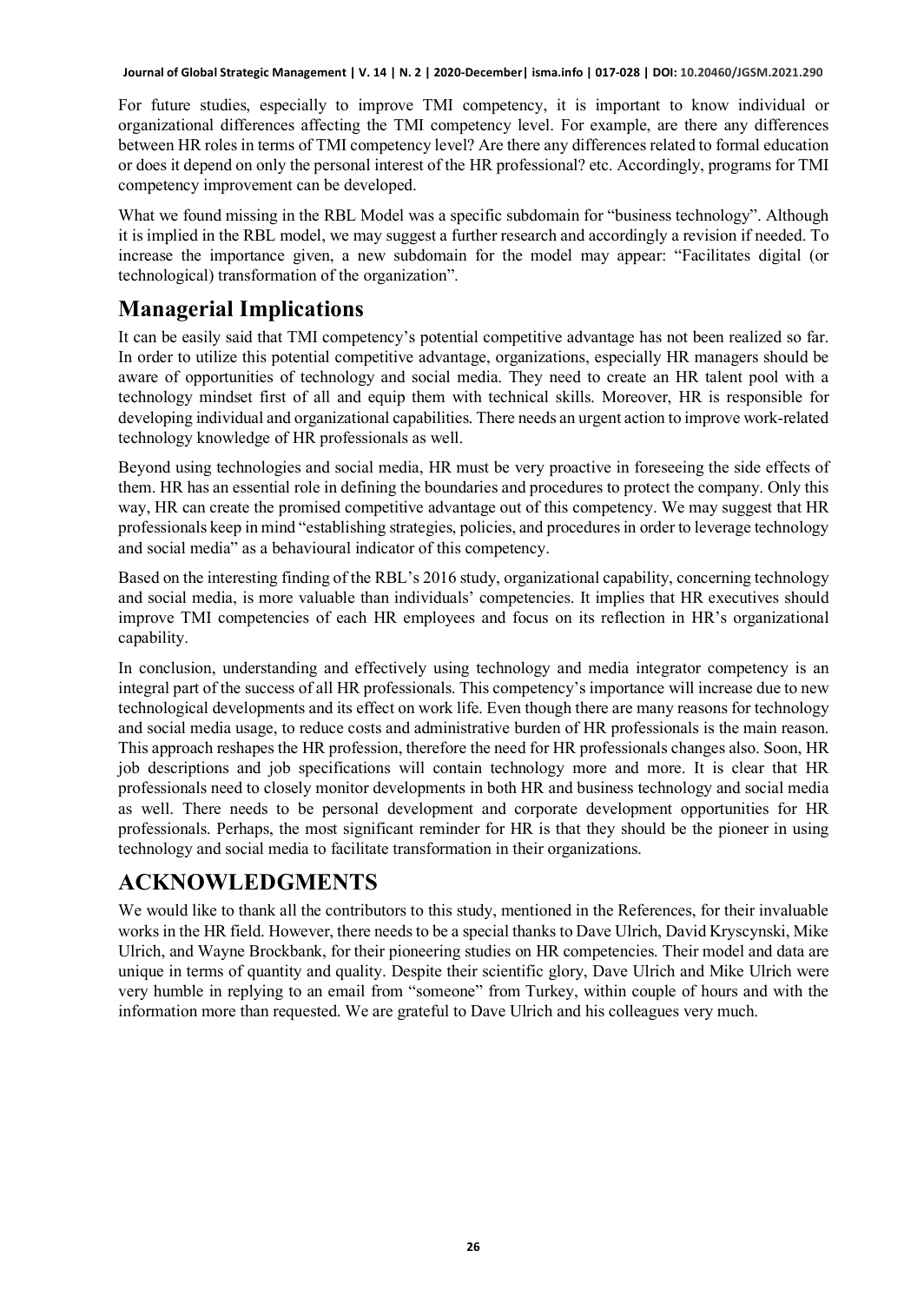### **REFERENCES**

Armstrong, M. (2017), Armstrong's Handbook of Strategic Human Resource Management [Armstrong'un Stratejik İnsan Kaynakları Yönetimi El Kitabı], Ankara: Nobel Akademik Yayıncılık.

Dede, N. (2007), İnsan Kaynakları Yöneticilerinin Değişen Rolleri ve Yetkinlikleri ve Bir Araştırma (Doctoral dissertation), Retrieved from YÖK Tez Merkezi (215513).

DiRomualdo, T., Girimonte, F., & Osle, H. (2019), 2019 CHRO agenda: closing critical HR Capabilities Gap, HR Executive Insight Study Results Analysis, Vol. February 2019.

Doğan, A. (2011), Elektronik Insan Kaynakları Yönetimi ve Fonksiyonları, İnternet Uygulamaları ve Yönetimi Dergisi, 2 (2), 51-80, http://static.dergipark.org.tr/article-download/bdd5/9524/ffc7/imp-JA34ZF92AP-0.pdf?

Guest, D. and Conway, N. (2011), The Impact of HR practices, HR Effectiveness and a 'Strong HR System' on Organisational Outcomes: A Stakeholder Perspective, The International Journal of Human Resource Management, 22(8), 1686-1702, https://doi.org/10.1080/09585192.2011.565657.

Kaplan, A. M. and Haenlein, M. (2009), Consumer Use and business potential of Virtual Worlds: The Case Of Second Life, The International Journal on Media Management, 11(3), 93-101, https://doi.org/10.1080/14241270903047008

Kaplan, A. M. and Haenlein, M. (2010), Users of the World, Unite! The Challenges and Opportunities of Social Media, Business Horizons, 53, 59-68, https://doi.org/10.1016/j.bushor.2009.09.003.

Losey, M. (1999), Mastering the Competencies of HR Management, Human Resource Management, 38(2), 99-103, https://doi.org/10.1002/(SICI)1099-050X(199922)38:2<99::AID-HRM3>3.0.CO;2-T.

McShane, S.L. and Von Glinow, M.A. (2019), Organizational Behavior, USA: McGraw-Hill Education.

Nagendra A. (2014), Paradigm Shift in HR Practices on Employee Life Cycle due to Influence Of Social Media, Procedia Economics and Finance, 11, 197-207, doi: 10.1016/s2212-5671(14)00188-9.

Özçelik, A. O, Sadullah, Ö., Uyargil, C., Acar, A.C., Dündar, G., Ataay, İ.D., Adal, Z., & Tüzüner, L. (2018), İnsan Kaynakları Yönetimi, İstanbul: Beta

Ramlall, S.J. (2006), Identifying and Understanding HR Competencies and Their Relationship to Organizational Practices, Applied H.R.M. Research, 11(1), 27-38, https://doi.org/10.15637/jlecon.104.

Rothwell, W. and Wellins, R. (2004), Mapping Your Future: Putting New Competencies to Work for You. Training and Development, 58(5), 1-9.

Schramm, J. (2006), HR Technology Competencies: New Roles for HR Professionals, SHRM Research Quarterly, 1-10.

Snyder, H. (2019), Literature Review as a Research Methodology: An overview and Guidelines, Journal of Business Research, 104, 333-339, https://doi.org/10.1016/j.jbusres.2019.07.039.

Spencer, L.M. and Spencer, S.M. (1993), Competence at Work: Models for Superior Performance, New York: John Wiley and Sons.

Storey, J., Ulrich, D., & Wright P.M. (2019), Strategic Human Resource Management: A Research Overview, London: Routledge Focus

The Hackett Group. (26/03/2017), World-class HR Spends Less, Achieves Higher Effectiveness; Digital Technology Can Help HR Improve Customer Experience, Enable Better Business Decisions, Dramatically Lower Process Costs, Retrieved from https://www.thehackettgroup.com/news/hackettworld-class-hr-spends-less-achieves-higher-effectiveness/.

The RBL Group. (2016), HRCS Round 7: Creating HR Value from the Outside-In, Accessed: 11/04/2018. Retrieved from https://df42wlfgor5mw.cloudfront.net/HRCS/pdf/hrcs-7-report.pdf.

Torraco, R.J. (2005), Writing Integrative Literature Reviews: Guidelines and Examples, Human Resource Development Review, 4 (3), 356-367, https://dx.doi.org/10.1177/1534484305278283.

Ulrich, D., Brockbank, W., Johnson, D., Sandholtz, K. & Younger, J. (2009), HR Competencies: Mastery at the Intersection of People and Business [İK yetkinlikleri], İstanbul: Hümanist Kitap

Ulrich, D., Kryscynski, D., Brockbank, W., & Ulrich, M. (2017), Victory Through Organization Why The War for Talent is Failing Your Company And What You Can Do About It, New York: Mc Graw Hill.